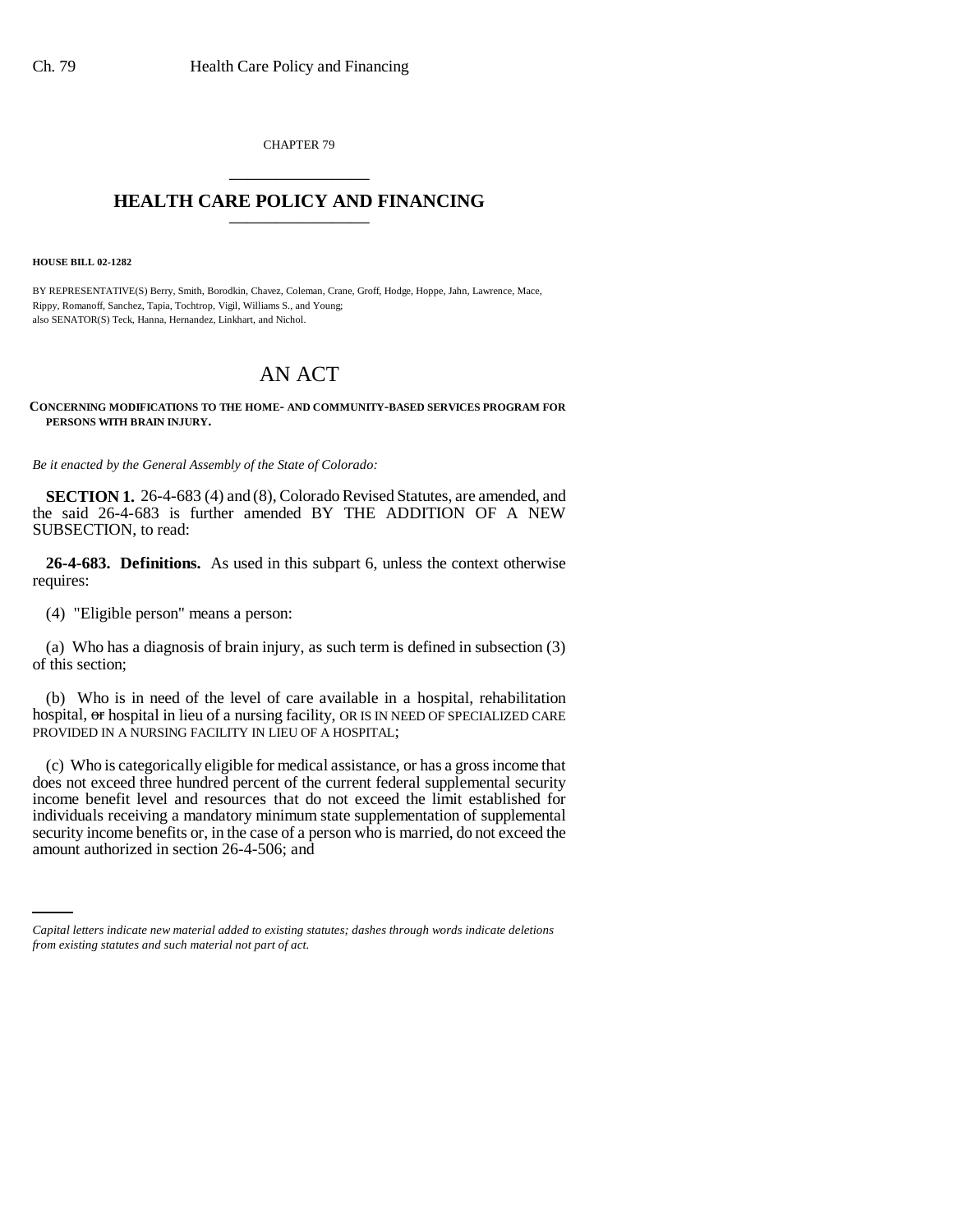(d) For whom the cost of services would not exceed the average cost of hospital care.

(8) "Supported living" means assistance or support designed to maximize or maintain independence and self-direction at different intervals of time ON A SUPPORTIVE CARE CAMPUS. SUPPORTED LIVING SERVICES CONSIST OF STRUCTURED INTERVENTIONS DESIGNED TO PROVIDE:

(a) PROTECTIVE OVERSIGHT AND SUPERVISION;

(b) BEHAVIORAL MANAGEMENT AND COGNITIVE SUPPORTS;

(c) INTERPERSONAL AND SOCIAL SKILLS DEVELOPMENT;

(d) IMPROVED HOUSEHOLD MANAGEMENT SKILLS TO SUPPORT INDEPENDENCE AND COMMUNITY INTEGRATION; AND

(e) MEDICAL MANAGEMENT.

(8.5) "SUPPORTIVE CARE CAMPUS" MEANS A RESIDENTIAL CAMPUS THAT PROVIDES SUPPORTED LIVING SERVICES.

**SECTION 2.** 26-4-684 (1), Colorado Revised Statutes, is amended to read:

**26-4-684. Implementation of home- and community-based services program for persons with brain injury authorized - federal waiver - duties of the** department. (1) (a) The STATE department is hereby authorized to seek any necessary waiver from the federal government to develop and implement a home- and community-based services program for persons with brain injury. The STATE department shall design the program to provide home- and community-based services to eligible persons. Eligibility shall be limited to persons who meet the level of services provided in a hospital, rehabilitation hospital,  $\sigma$ r hospital in lieu of nursing facility care, OR WHO ARE IN NEED OF SPECIALIZED CARE PROVIDED IN A NURSING FACILITY IN LIEU OF A HOSPITAL.

(b) THE STATE DEPARTMENT SHALL SEEK ANY NECESSARY AMENDMENTS TO THE CURRENT FEDERAL WAIVER FOR THE HOME- AND COMMUNITY-BASED SERVICES PROGRAM FOR PERSONS WITH BRAIN INJURY TO ALLOW SUPPORTED LIVING, AS DEFINED IN SECTION 26-4-683 (8), TO BE PROVIDED TO ELIGIBLE PERSONS ON A SUPPORTIVE CARE CAMPUS.

**SECTION 3.** 26-4-685 (1), Colorado Revised Statutes, is amended to read:

**26-4-685. Implementation of subpart contingent upon receipt of federal waiver.** (1) (a) The implementation of this subpart 6 is conditioned upon the issuance of necessary waivers by the federal government and available appropriations. The provisions of this subpart 6 shall be implemented to the extent authorized by federal waiver. The state department shall propose legislation that conforms with the waiver provisions no later than the next regular legislative session following the issuance of the waiver.